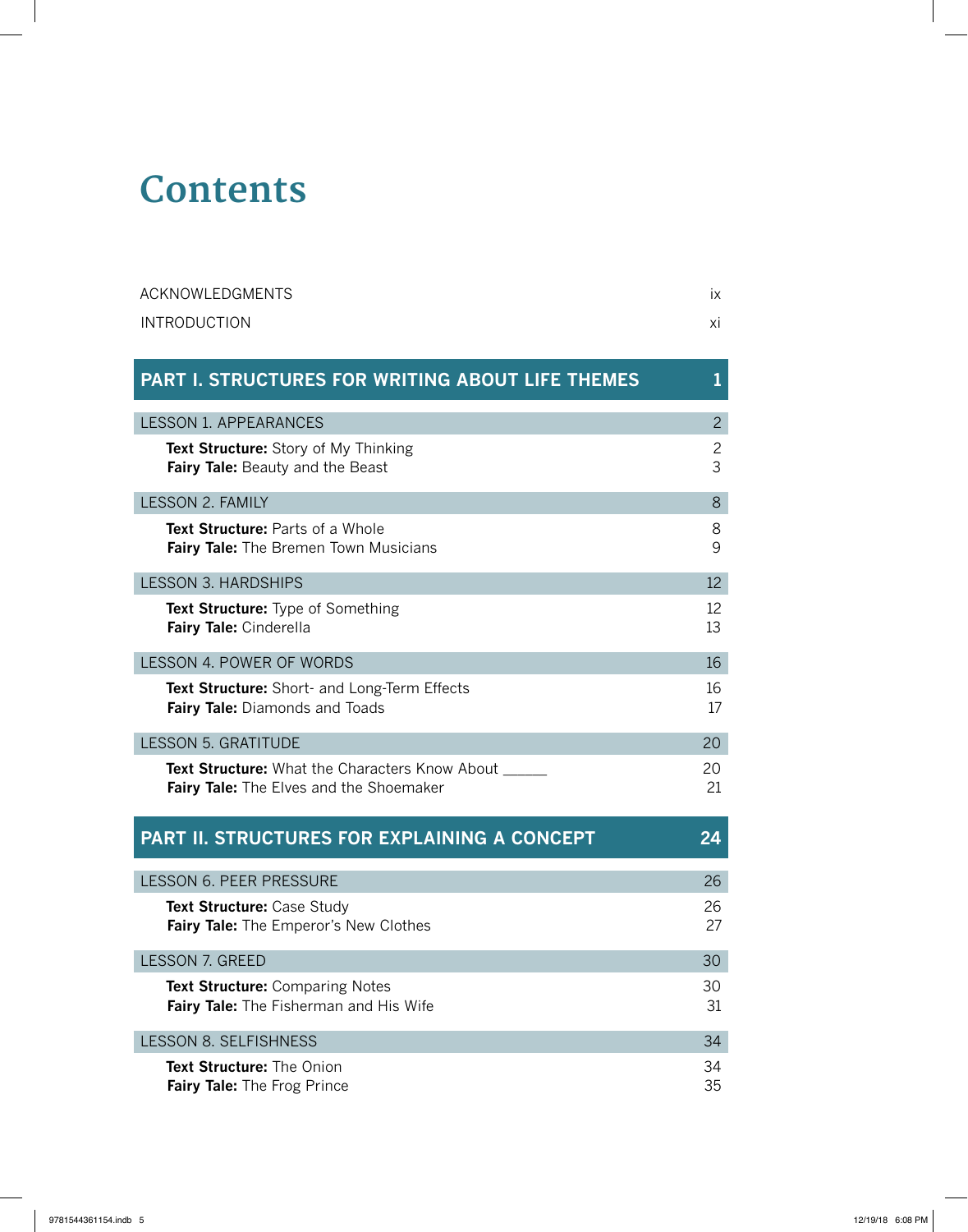| LESSON 9. CONFIDENCE                          | 38 |
|-----------------------------------------------|----|
| <b>Text Structure:</b> Reconsidering a Belief | 38 |
| Fairy Tale: The Gingerbread Boy               | 39 |
| LESSON 10. LAUGHTER                           | 42 |
| <b>Text Structure:</b> Life Lesson            | 42 |
| <b>Fairy Tale:</b> The Golden Goose           | 43 |

## **PART III. STRUCTURES FOR CHARACTER ANALYSIS 46**

| <b>LESSON 11. LISTENING</b>                                                            | 48       |
|----------------------------------------------------------------------------------------|----------|
| <b>Text Structure:</b> Evolution of a Term<br><b>Fairy Tale: Hansel and Gretel</b>     | 48<br>49 |
| LESSON 12. FEAR                                                                        | 52       |
| <b>Text Structure:</b> Chain Reaction<br><b>Fairy Tale: Henny Penny</b>                | 52<br>53 |
| <b>LESSON 13. STEALING</b>                                                             | 56       |
| Text Structure: Double Take<br>Fairy Tale: Jack and the Beanstalk                      | 56<br>57 |
| <b>LESSON 14. GENEROSITY</b>                                                           | 60       |
| Text Structure: News/Gossip: Tell Me, Tell Me<br><b>Fairy Tale:</b> The Little Red Hen | 60<br>61 |
| <b>LESSON 15. DISTRACTIONS</b>                                                         | 64       |
| Text Structure: Change of Plans<br><b>Fairy Tale:</b> Little Red Riding Hood           | 64<br>65 |

## **PART IV. STRUCTURES FOR ANALYZING A THEME IN LITERATURE 68**

| LESSON 16. LOVE                                                                              | 70       |
|----------------------------------------------------------------------------------------------|----------|
| <b>Text Structure:</b> Wrong Assumptions<br><b>Fairy Tale:</b> The Nightingale               | 70<br>71 |
| <b>LESSON 17. HUMILIATION</b>                                                                | 74       |
| <b>Text Structure:</b> Finding Out for Sure<br>Fairy Tale: One-Eye, Two-Eyes, and Three-Eyes | 74<br>75 |
| <b>LESSON 18. TESTS</b>                                                                      | 78       |
| <b>Text Structure: Definition</b><br><b>Fairy Tale:</b> The Princess and the Pea             | 78<br>79 |
| <b>LESSON 19. REPUTATION</b>                                                                 | 82       |
| <b>Text Structure:</b> The 11-Minute Essay<br><b>Fairy Tale:</b> Puss in Boots               | 82<br>83 |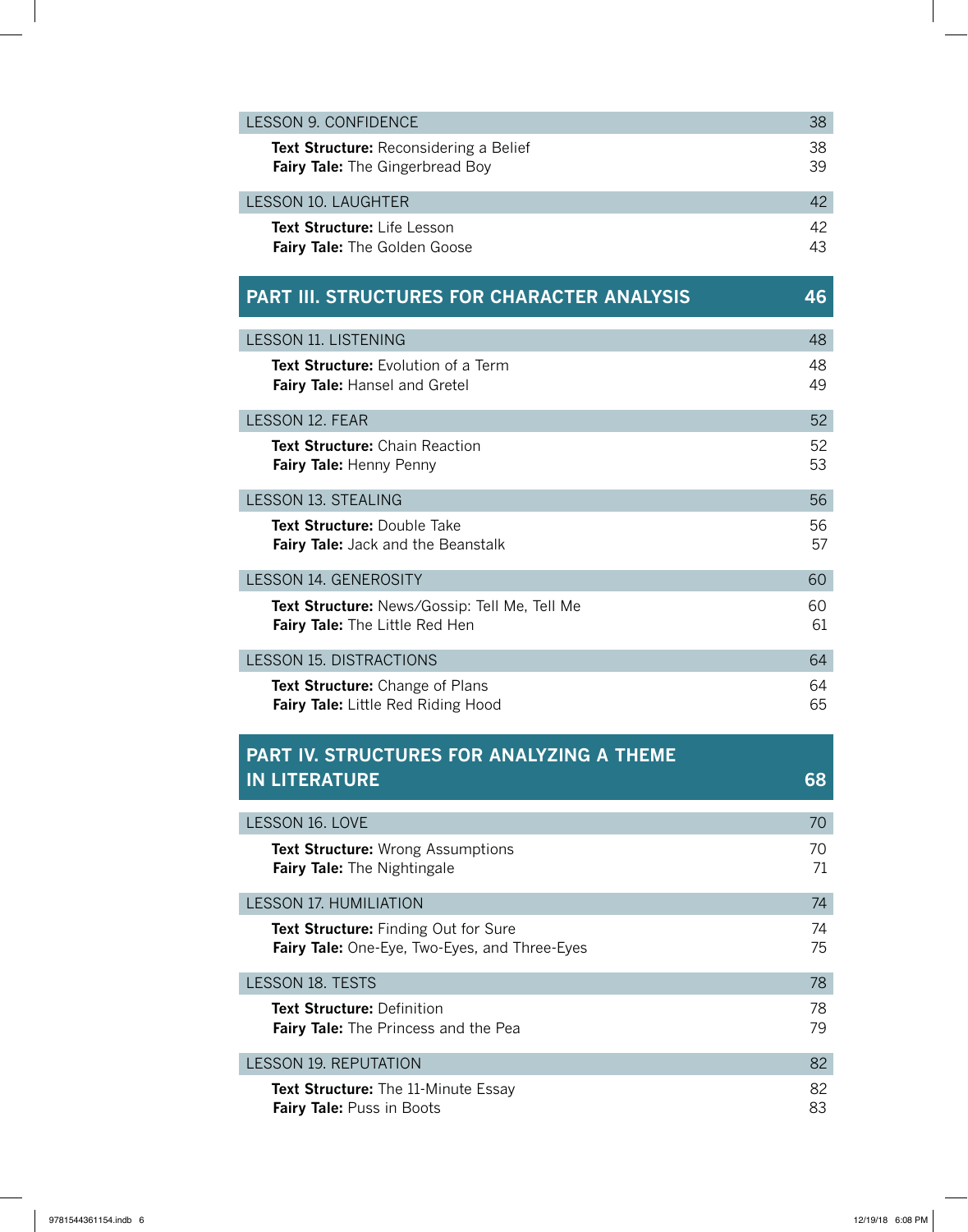| <b>LESSON 20. COMPANIONSHIP</b>                                                       | 86         |
|---------------------------------------------------------------------------------------|------------|
| Text Structure: Tevye's Debate<br>Fairy Tale: Rapunzel                                | 86<br>87   |
| PART V. STRUCTURES FOR COMMENTARY ABOUT PLOT                                          | 90         |
| <b>LESSON 21. PROMISES</b>                                                            | 92         |
| Text Structure: Story of My Thinking<br>Fairy Tale: Rumpelstiltskin                   | 92<br>93   |
| <b>LESSON 22. GIFTS</b>                                                               | 96         |
| Text Structure: Hindsight Reflections<br><b>Fairy Tale:</b> The Sleeping Beauty       | 96<br>97   |
| LESSON 23. MISTAKES                                                                   | 100        |
| Text Structure: Surprise Ending<br>Fairy Tale: Snow White                             | 100<br>101 |
| <b>LESSON 24. KINDNESS</b>                                                            | 106        |
| Text Structure: Ways to Do Something<br>Fairy Tale: Snow White and Rose Red           | 106<br>107 |
| <b>LESSON 25. MANNERS</b>                                                             | 110        |
| <b>Text Structure: Description</b>                                                    | 110        |
| Fairy Tale: The Story of the Three Bears                                              | 111        |
| <b>PART VI. STRUCTURES FOR MAKING AN ARGUMENT</b>                                     | 114        |
| <b>LESSON 26. GROUPS</b>                                                              | 116        |
| Text Structure: Crossing My Path<br>Fairy Tale: The Three Billy Goats Gruff           | 116<br>117 |
| <b>LESSON 27. CUTTING CORNERS</b>                                                     | 120        |
| Text Structure: Now and Later<br><b>Fairy Tale:</b> The Three Little Pigs             | 120<br>121 |
| <b>LESSON 28. INFORMATION</b>                                                         | 124        |
| Text Structure: Finding the Truth Through Experience<br>Fairy Tale: The Three Sillies | 124<br>125 |
| LESSON 29. PLACE                                                                      | 128        |
| <b>Text Structure: Curiosity</b><br>Fairy Tale: Thumbelina                            | 128<br>129 |
| <b>LESSON 30. FRIENDSHIP</b>                                                          | 132        |